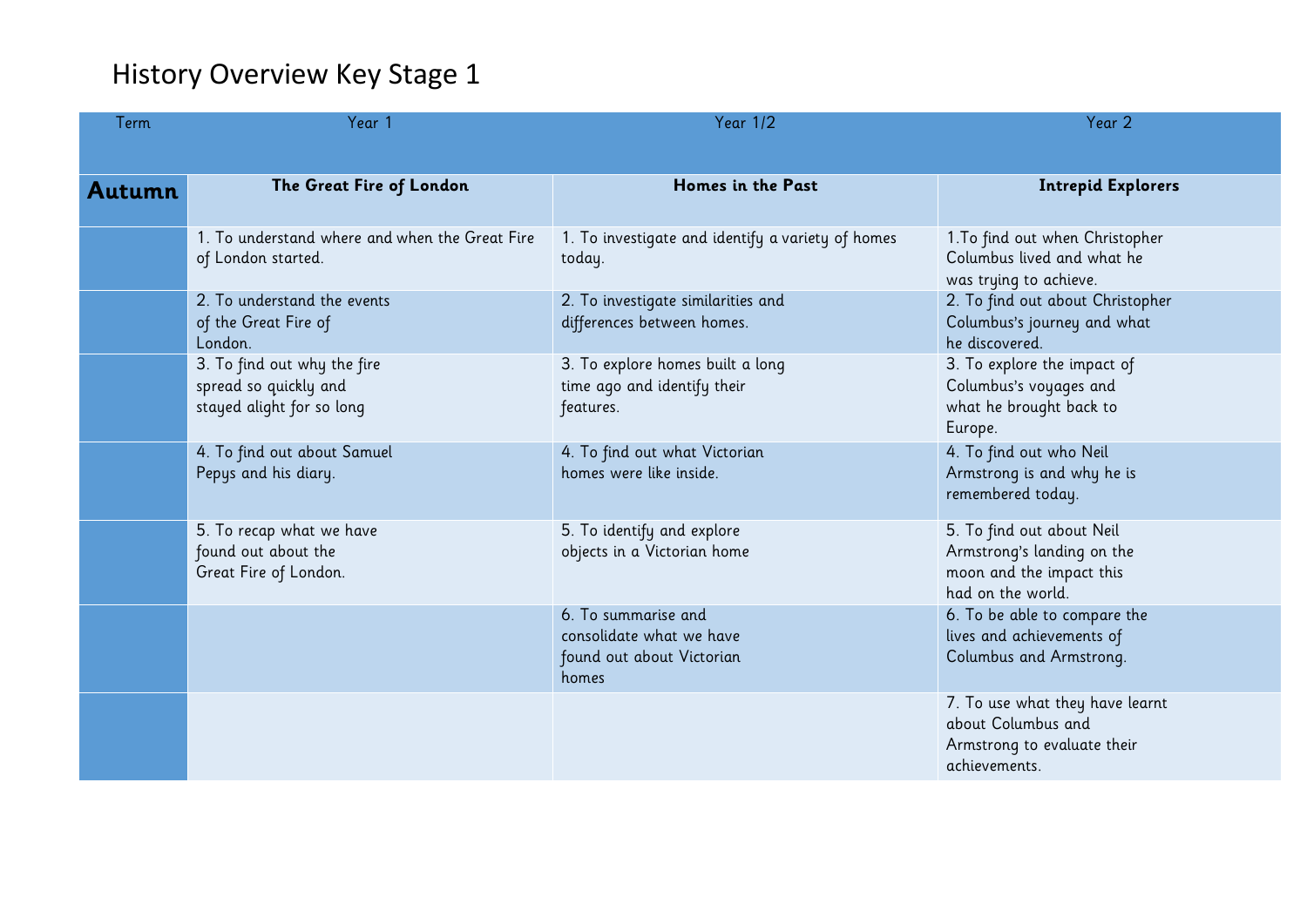## History Overview Key Stage 1

| <b>Spring</b> | <b>Toys Past and Present</b>                                                     | <b>Florence Nightingale</b>                                                                       | <b>Castles</b>                                                                   |
|---------------|----------------------------------------------------------------------------------|---------------------------------------------------------------------------------------------------|----------------------------------------------------------------------------------|
|               | 1. To be able to describe the characteristics of<br>toys.                        | 1. To find out who Florence Nightingale was and<br>when<br>she lived.                             | 1. To find out who built the first<br>castles in the UK and why.                 |
|               | 2. To find out what toys our<br>parents and grandparents<br>played with.         | 2. To find out why Florence<br>Nightingale went to Scutari<br>and what hospital conditions        | 2. To find out about UK castles<br>that were built by the<br>Normans.            |
|               | 3. To find out what toys were<br>like at different times in the<br>past.         | 3. To find out how Florence<br>Nightingale improved the<br>conditions at the Scutari<br>hospital. | 3. To find out about the<br>structure of medieval castles                        |
|               | 4. To be able to identify toys<br>that are old and toys that are<br>new.         | 4. To find out about Florence<br>Nightingale's later life.                                        | 4. To find out about the people<br>living in medieval castles.                   |
|               | 5. To be able to describe how<br>toys are different and how<br>they are the same | 5. To identify similarities and<br>differences between medical<br>care now and in Victorian       | 5. To find out about how the common people<br>were treated<br>in medieval times. |
|               | 6. To be able to create a toy<br>museum.                                         | 6. To be able to order and<br>summarise events in the life<br>of Florence Nightingale.            | 6. To find out about how the<br>Tower of London's use has<br>changed over time.  |
|               | <b>Travel and Transport</b>                                                      | <b>Childhood Then and Now</b>                                                                     | <b>Isaac Newton</b>                                                              |
| Summer        |                                                                                  |                                                                                                   |                                                                                  |
|               | 1. To compare modes of transport now and in the<br>past                          | 1. To find out which toys were played with in the<br>past.                                        | 1. To find out who Isaac Newton<br>was and when he lived.                        |